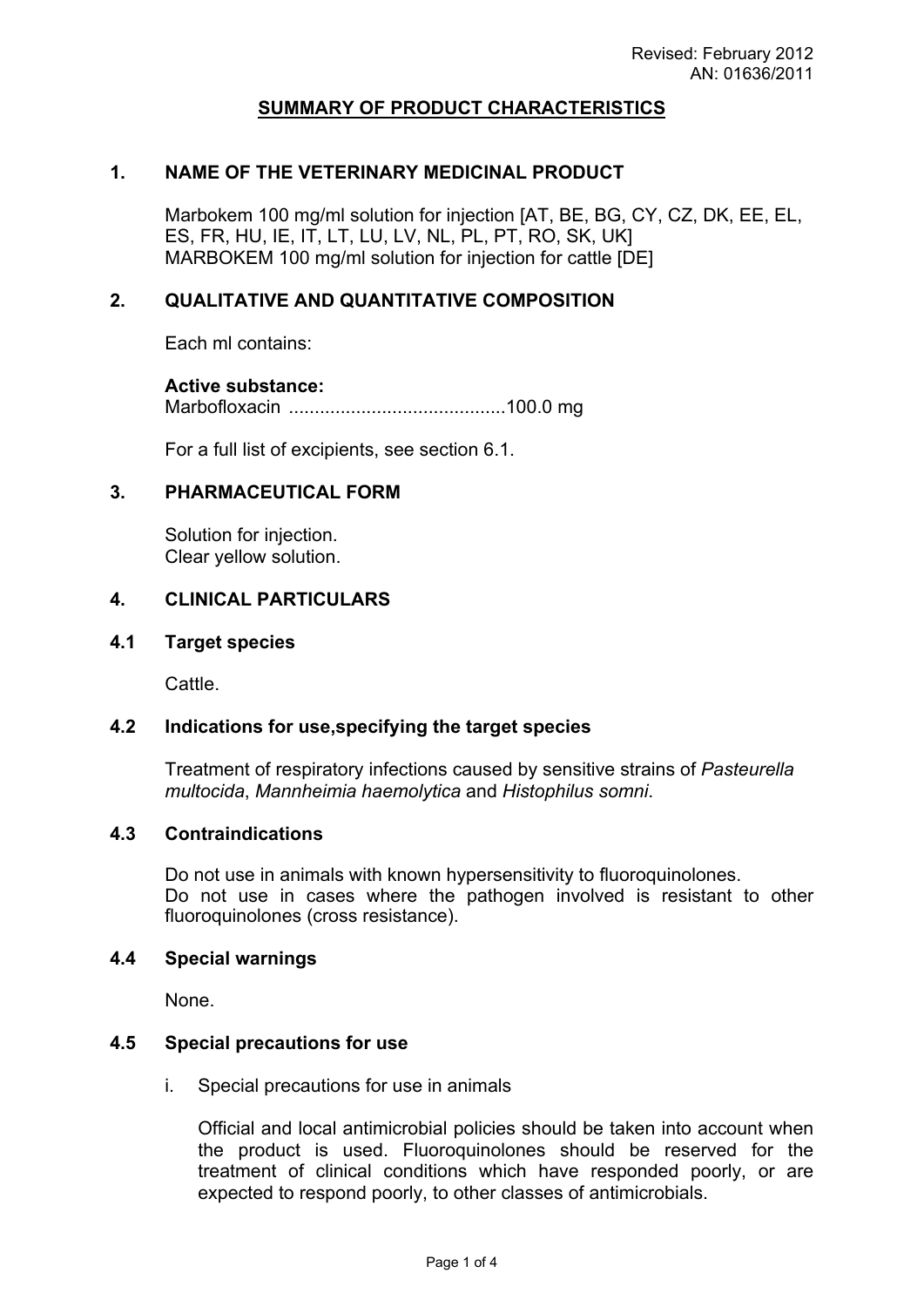Whenever possible, fluoroquinolones should only be used based on susceptibility testing.

Use of the product deviating from the instructions given in the SPC may increase the prevalence of bacteria resistant to the fluoroquinolones and may decrease the effectiveness of treatment with other quinolones due to the potential for cross resistance.

ii. Special precautions to be taken by the person administering the veterinary medicinal product to animals

People with known hypersensitivity to quinolones should avoid any contact with the product.

If the product comes into contact with the skin or eyes, rinse with copious amounts of water.

Accidental self-injection can induce a slight irritation.

# **4.6 Adverse reactions (frequency and seriousness)**

Fluoroquinolones are known to induce arthropathies. Nevertheless, this effect has never been observed with marbofloxacin in cattle.

Administration by the intramuscular route may cause transient local reactions such as pain at the injection site and slight muscular inflammatory lesions (resulting in fibrosis). The process of cicatrisation starts rapidly (varying from fibrosis to synthesis of extracellular matrix and collagen) and may persist for at least 15 days after injection.

No other adverse injection site effects have been observed in cattle.

# **4.7 Use during pregnancy, lactation or lay**

Studies in laboratory animals (rats, rabbits) did not show any evidence of a teratogenic, embryotoxic or maternotoxic effect associated with the use of marbofloxacin. Safety of the product at 8 mg/kg has not been determined in pregnant cows or in suckling calves when used in cows. Use therefore according to the benefit/risk assessment carried out by the responsible veterinarian.

### **4.8 Interaction with other medicinal products and other forms of interaction**

None known.

# **4.9 Amounts to be administered and administration route**

Intramuscular use.

The recommended dosage is 8 mg/kg bodyweight i.e. 2 ml/25 kg bodyweight in a single intramuscular injection.

If the volume to be injected is more than 20 ml, it should be divided between two or more injection sites.

### **4.10 Overdose (symptoms, emergency procedures, antidotes), if necessary**

No sign of overdosage has been observed after administration of 3 times the recommended dose. Overdosage may cause signs such as acute neurological disorders which should be treated symptomatically.

# **4.11 Withdrawal period(s)**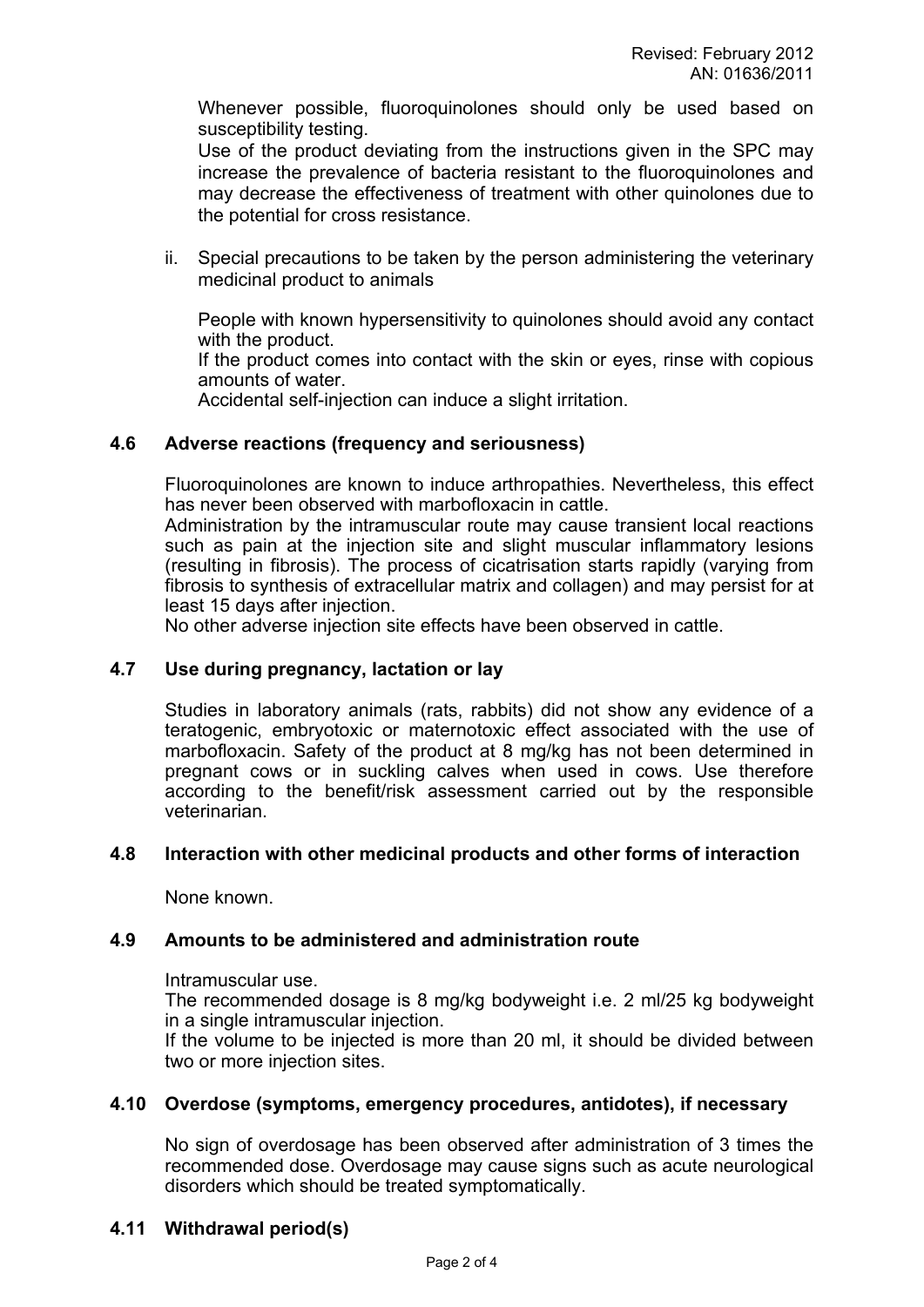Meat and offal: 3 days Milk : 72 hours

# **5. PHARMACOLOGICAL PROPERTIES**

**Pharmacotherapeutic group:** Anti-infectives for systemic use

**ATCvet code:** QJ01MA93

### **5.1 Pharmacodynamic properties**

Marbofloxacin is a synthetic, bactericidal antimicrobial, belonging to the fluoroquinolone group, which acts by inhibition of DNA gyrase. It has a broadspectrum activity *in vitro* against mycoplasma, Gram-positive and Gramnegative bacteria.

The marbofloxacin *in vitro* activity against pathogens isolated between 2004 and 2007 from bovine respiratory diseases in Europe (France, Germany, Italy, UK, Czech Republic, Ireland and Belgium) is good: MIC values are between 0.004 and 1  $\mu$ g/ml for *Pasteurella multocida* (MIC<sub>90</sub>= 0.06  $\mu$ g/ml; MIC<sub>50</sub>= 0.01  $\mu$ g/ml), between 0.015 and 0.5  $\mu$ g/ml for *Mannheimia haemolytica* (MIC<sub>90</sub>= 0.10  $\mu$ g/ml; MIC<sub>50</sub>= 0.03  $\mu$ g/ml), and between 0.008 and 0.06  $\mu$ g/ml for *Histophilus* somni (MIC<sub>90</sub>= 0.05 µg/ml; MIC<sub>50</sub>= 0.03 µg/ml).

Strains with MIC  $\leq$  1 ug/ml are sensitive to marbofloxacin whereas strains with  $MIC \geq 4$  µg/ml are resistant to marbofloxacin.

Resistance to fluoroquinolones occurs by chromosomal mutation with three mechanisms: decrease of the bacterial wall permeability, expression of efflux pump or mutation of enzymes responsible for molecule binding.

### **5.2 Pharmacokinetic particulars**

After a single intramuscular administration in cattle at the recommended dose of 8 mg/kg, the maximum plasma concentration of marbofloxacin (Cmax) is 8 µg/ml reached in approximatively 1 hour (Tmax). Binding to plasma proteins is about 30%. Marbofloxacin is eliminated slowly (terminal T1/2 = 9.5 h), predominantly in the active form in urine and faeces.

# **6. PHARMACEUTICAL PARTICULARS**

### **6.1 List of excipients**

Glucono-delta-lactone. Water for injections.

# **6.2 Incompatibilities**

In the absence of compatibility studies, this veterinary medicinal product must not be mixed with other veterinary medicinal products.

# **6.3 Shelf life**

Shelf-life of the veterinary medicinal product as packaged for sale: 3 years. Shelf-life after first opening the immediate packaging: 28 days.